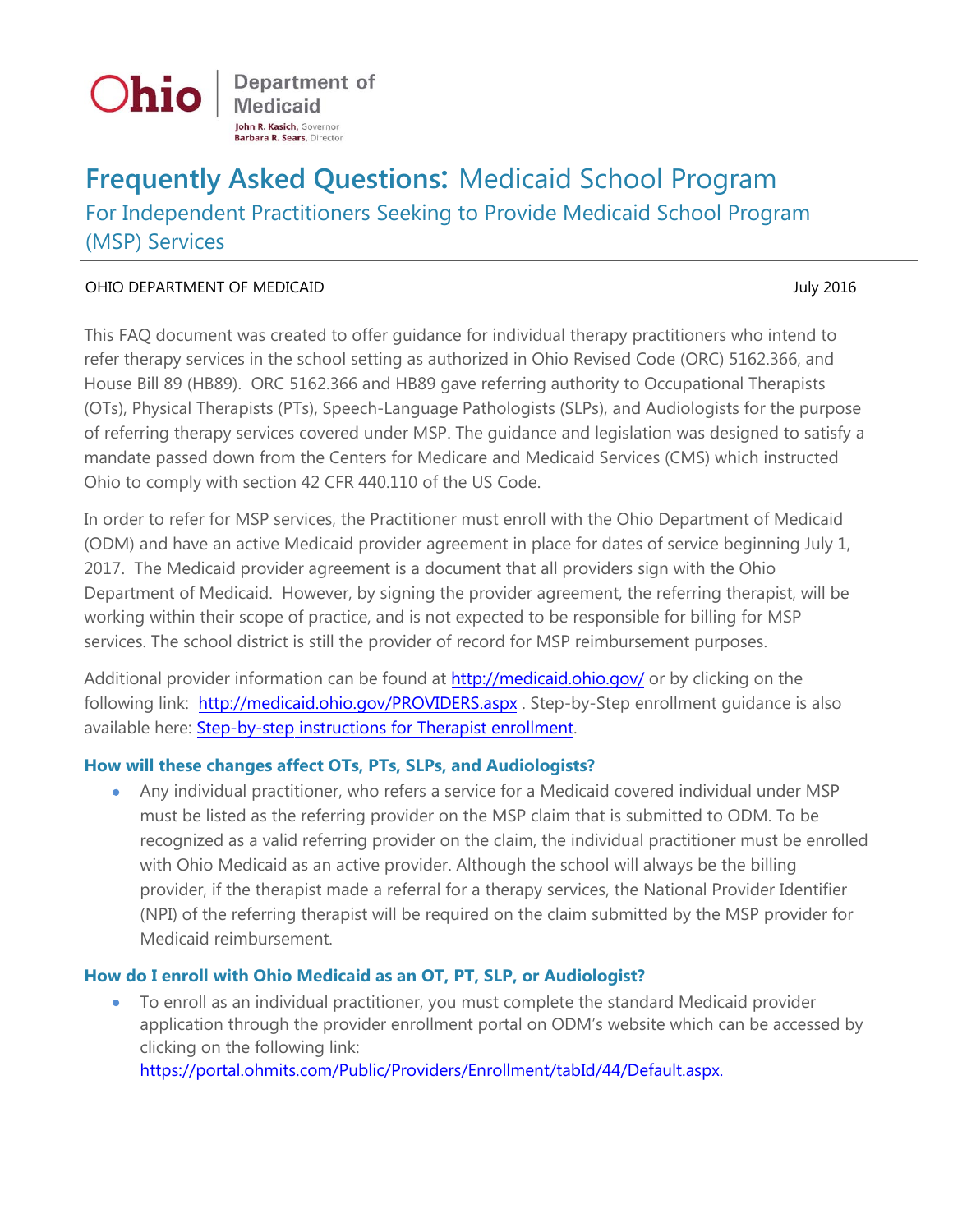- Individual practitioners are encouraged to start the provider enrollment application as soon as possible to ensure claim payment is not disrupted. To ensure no delays in processing, provide all required information at the time of application.
- To complete the enrollment application, you must provide the following:
	- **o** Social Security Number (SSN)
	- **o** National Provider Identifier (NPI)
	- **o** Professional license number with the issue date and expiration date
	- **o** Medicare Provider ID (if applicable)
	- **o** An upload or mailed copy of IRS form W-9. This form may be downloaded from the IRS Website: [https://www.irs.gov/uac/about-form-w9.](https://www.irs.gov/uac/about-form-w9)
- When an incomplete application is submitted to ODM, it will be returned to the applicant with a request to provide the missing information.

#### **Is there a fee associated with completing the application?**

• No. There is no application fee for individual practitioners, nor is there a fee to complete a renewal application.

#### **If therapist are not MSP billing providers, why must the IRS W-9 form be completed?**

- ODM's provider enrollment process requires all applicants to submit a W-9 form with the application. This form is collected for all provider types as a signed statement attesting that the social security number or tax identification number that is being used, actually belongs to the applicant. The W-9 form is not submitted to the IRS and it is maintained in ODM's secure provider management system.
- Signing and submitting a W-9 does not mean that a provider will automatically receive an IRS 1099 at the end of the year. Only billing providers who have received more than \$600 in payments from ODM will receive a 1099. Individual therapy practitioners who only work for an MSP provider (school district) do not directly bill Medicaid for MSP services and therefore will never receive a 1099. In MSP, the schools and/or school districts are the only billing providers.

#### **When declaring ownership type, does a therapist who wishes to enroll as an MSP provider have to respond to the "Sole Proprietor" designation?**

• The designation of "Sole Proprietorship" is used by ODM solely for the provider enrollment application process to differentiate types of providers, as various individuals and entities use this application to enroll as Ohio Medicaid providers. The identification of "Sole Proprietor" is only used to tell ODM that an individual person is applying to be an Ohio Medicaid provider. This designation does not imply that the provider is operating an independent business. In many cases, this is the only option under ownership type that is applicable to an individual provider as opposed to an organizational provider that can have multiple options for ownership type.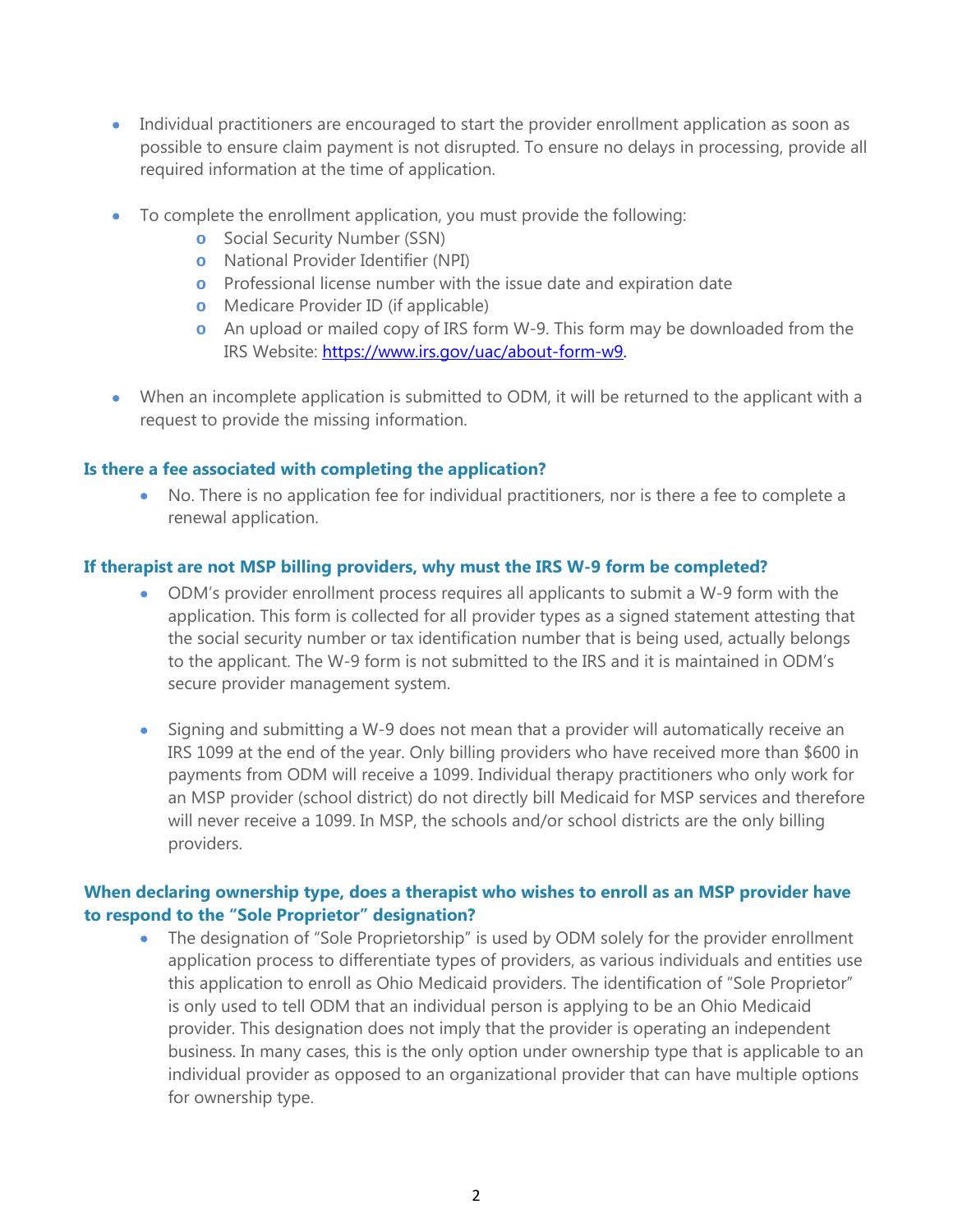- When completing the "Ownership Type" field of the application, each practitioner should decide which option most closely describes their designation. In most cases therapist will respond with "Sole Proprietorship." By selecting this designation on the application, it does not, in and of itself, incur a responsibility for the applicant to affirm to be a sole proprietor in terms of business ownership. The designation also does not require the applicant to pay additional business expenses, nor or to purchase additional business, malpractice, or health care liability insurance.
- This information is not being used in any other legal context, and the designation will not be reported to any of the following: Internal Revenue Service, the Ohio Department of Taxation, the Ohio Secretary of State, any city tax office in the state of Ohio, or any other business licensing entity.

### **The provider application ask therapists to affirm that they do not provide services to Medicare beneficiaries. How should a therapist answer this question if he or she works in a nursing home on the weekends or during the summer at which time they provide services to Medicare beneficiaries?**

- When answering the "Medicare Participation Exemption" question, therapists should consider whether they will ever provide services to Medicare beneficiaries outside of the MSP setting. If so, leave this box unchecked, which serves as an indication that you are not exempt from Medicare participation.
- Check the box if you will only render services under MSP and do not work in any other settings where you would potentially serve Medicare beneficiaries.
- Leave the box unchecked If you have a Medicare ID as issued by CMS. Leaving this box unchecked will prompt the system to ask you to provide your Medicare ID as issued by CMS' Provider Enrollment Chain and Ownership System (PECOS). ODM will use this information to verify your Medicare enrollment and participation.

### **Can OT/PT/SLP or Audiologists enroll with Ohio Medicaid as Ordering, Referring and Prescribing (ORP) Providers?**

- No. These practitioners do not qualify as an ORP provider because ordering, referring, and prescribing is not within the therapist's licensed scope of practice. This designation is solely for practitioners who have the full scope of ORP including Physicians (MD/DO), Physician Assistants (PAs), and Advanced Practice Registered Nurses (APRN's), who have authority to "O", "R", and "P." This guidance is not intended to negate requirements that exist when providers operate and deliver services outside of the Medicaid School Program. Questions specific to licensure requirements should be directed to the appropriate Licensure Board
- Through HB89, therapists are now authorized to refer services solely for the purpose of MSP meaning they cannot refer therapy services outside of the school setting. MSP services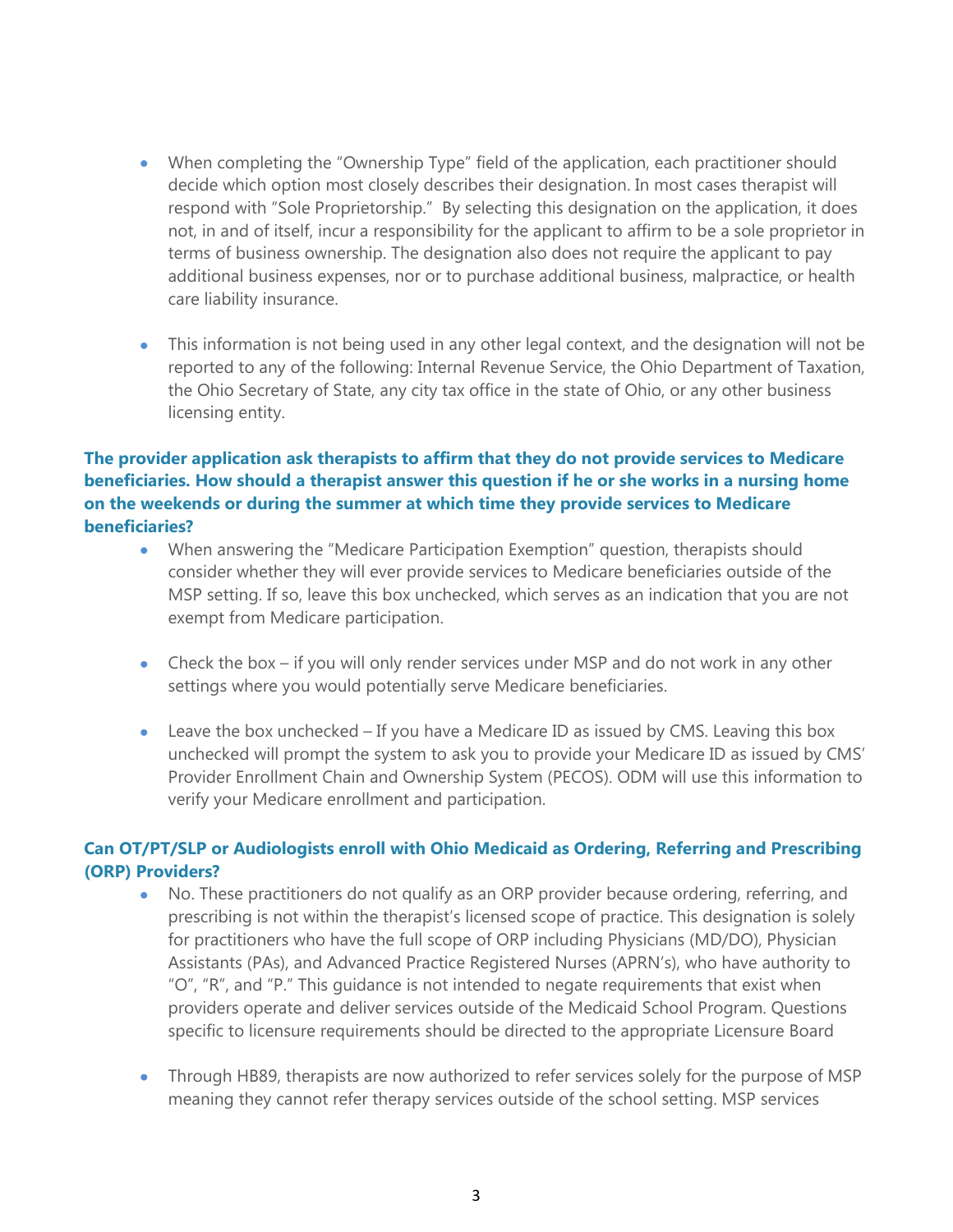referred by a therapist should be identified on the school's claim for payment in the "referring provider" field.

#### **Could one prescription contain several therapy providers, such as OT and SLP ordered together?**

• Specific to the MSP program, OT's, PT's, SLP's, and Audiologist can only Refer (R) within their scope of practice, and cannot Order (O) nor Prescribe (P) MSP services. Whether or not a practitioner, who may indeed have the full professional authority to Order and Refer, also has the licensing ability to write a (P)rescription that contains several therapies is a question that would best be redirected to the appropriate Board (OT, PT, SLP, Medical, Nursing, etc.).

# **Can a school district obtain a prescription from a doctor for therapy services and use the prescrioiption for Medicaid claims?**

• Services furnished pursuant to an Individualized Education Plan (IEP) as formulated by a child's IEP Team, and without an express prescription or referral from an appropriate practitioner under 42 CFR 440.110, are not reimbursable by Medicaid. The referral for therapy services must be separate from the IEP. Guidance is available on ODE's website at the following link: [http://education.ohio.gov/getattachment/Topics/Finance-and-](http://education.ohio.gov/getattachment/Topics/Finance-and-Funding/Programs/The-Ohio-Medicaid-Schools-Program/Ohio-Medicaid-School-Program-Webcast.pdf.aspx)[Funding/Programs/The-Ohio-Medicaid-Schools-Program/Ohio-Medicaid-School-Program-](http://education.ohio.gov/getattachment/Topics/Finance-and-Funding/Programs/The-Ohio-Medicaid-Schools-Program/Ohio-Medicaid-School-Program-Webcast.pdf.aspx)[Webcast.pdf.aspx](http://education.ohio.gov/getattachment/Topics/Finance-and-Funding/Programs/The-Ohio-Medicaid-Schools-Program/Ohio-Medicaid-School-Program-Webcast.pdf.aspx)

#### **Would a prescription for therapy services have to be re-written every year?**

• The order or referral for therapy services should be written as appropriate and should be based on each child's individual needs. Just as an IEP is reviewed periodically, the need for therapy services should also be reviewed as needed.

# **Are there other options for a school district to submit a claim to Medicaid, if an OT, PT or SLP is not enrolled in Medicaid? For example: Can the school district obtain an Rx from a doctor, have the Rx on file for use with claims?**

• It is important to understand that an order or referral for therapy services must be separate from the IEP. As of July 1, 2017, all MSP claims for therapy services must include the NPI of an ordering or referring practitioner. Services furnished pursuant to an IEP document formulated by a team, without an express prescription or referral from an appropriate practitioner under 42 CFR 440.110, are not reimbursable by Medicaid. A prescribing physician or licensed practitioner must be enrolled in Medicaid, and the physician or practitioner's NPI must appear on the claim. These federal regulations apply regardless of the service delivery model. There is no exception in any of these regulations for services furnished under an IEP. As such, claims lacking an appropriate prescription, order, or referral will not be reimbursed by Medicaid.

### **At what point in the IEP planning process should an OT/PT/SLP/Audiology referral occur?**

• Guidance from the Ohio Department of Education (ODE), and in accordance with the Individuals with Disabilities Education Act (IDEA), the primary purpose of the Evaluation Team Report (ETR) is to determine if the student qualifies as a "student with a disability." If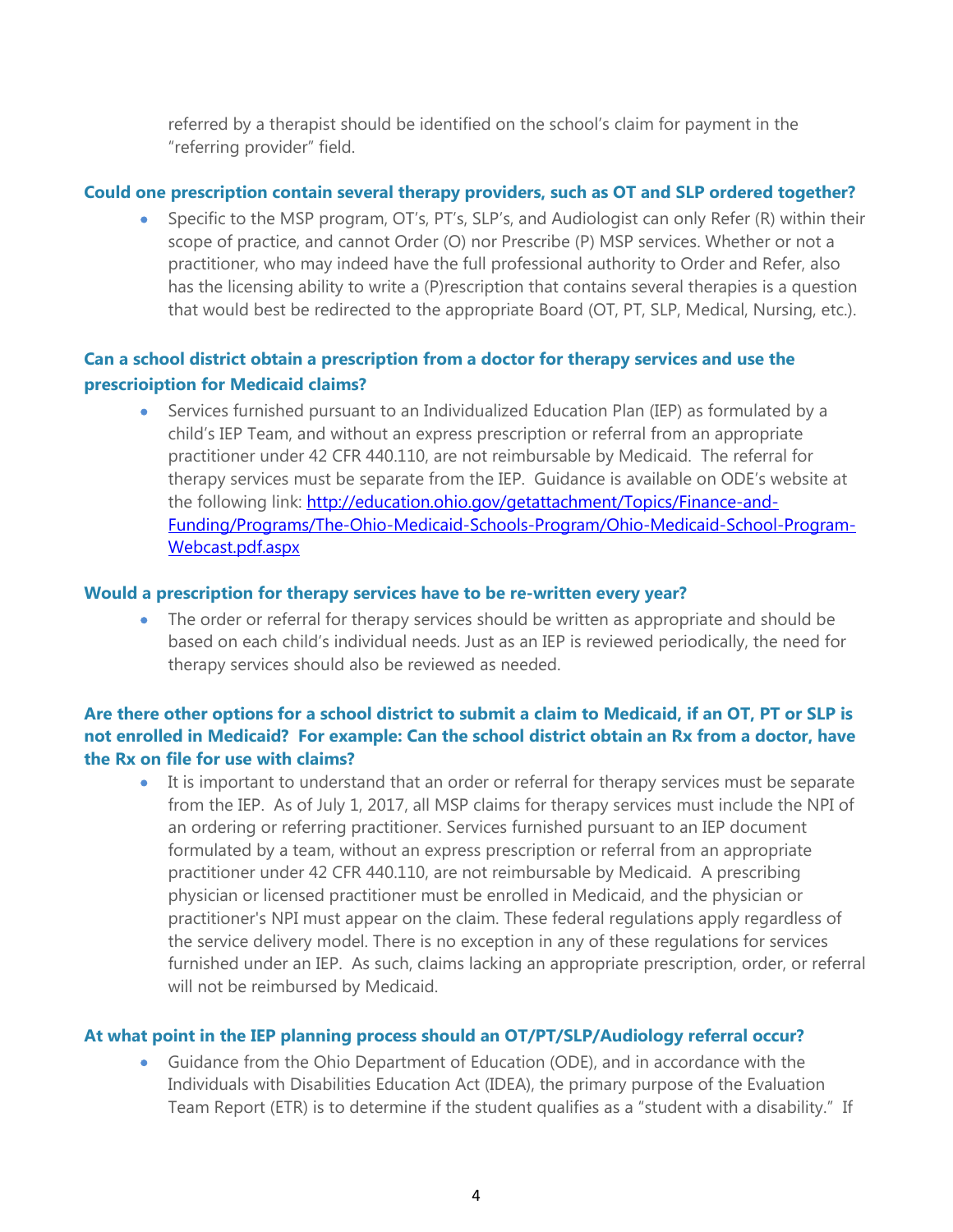the student does qualify as a student with a disability, it is the Individualized Education Plan (IEP) team that determines placement and services for the student, not the team who writes the ETR. The referral could not be completed until after the IEP team agrees to the plan as a whole. The IEP can be developed with information collected and indicated in the ETR as well as other data specific to the students' placement. If that plan includes therapy services, then the therapist who was part of the IEP planning team should make a referral for any medical services. If the referral is not made at this point, it could be made by the respective therapists who serve the location associated with the student's placement.

#### **Is it ethical for OT/PT/SLP/ and Audiologist to make referrals to themselves?**

• ODM expects that a referring therapist would provide the same recommendation for services whether or not they will or will not be providing those services; however, ODM is not the authority for ethical or legal recommendations related to this practice. Ethical and legal questions should be directed to the appropriate OT, PT, SLP, and Audiology Boards.

#### **What should be done with a completed referral?**

• Each school district may have their own plan for appropriately filing completed forms. Therapist should keep a copy of this referral in their own documentation records.

# **Will ODM allow a provider agreement to be retroactive (up to 12 months) to encompass dates on which the provider furnished services to Medicaid consumers?**

- Yes. You may request the effective date of your Medicaid provider enrollment to be retroactive up to twelve months prior to the application date or to the date of your NPI enumeration (whichever comes first). This can only be selected at the time of application and cannot be changed once the application has been submitted.
- Example #1: You submitted your Ohio Medicaid provider enrollment application on June 1, 2017 but obtained your licensure and NPI more than a year prior, on March 15, 2016. By checking the provision box, your provider enrollment will be backdated with an effective date of June 1, 2016.
- Example #2: You submitted your Ohio Medicaid provider enrollment application on June 1, 2017 and obtained your licensure and NPI on March 15, 2017. By checking the provision box, your provider enrollment will be backdated with an effective date of March 15, 2017.

As an OT, PT, SLP, or audiologist, where can I find information and resources about this requirement?

- MSP Definitions: [5160-35-01 Definitions.](http://codes.ohio.gov/oac/5160-35-01v1)
- Qualifications to be a MSP Practitioner: 5160-35-02 Qualifications to be a medicaid school [program \(MSP\) provider.](http://codes.ohio.gov/oac/5160-35-02v1)
- MSP Reimbursement: 5160-35-04 Reimbursement for services provided by medicaid school [program \(MSP\) providers.](http://codes.ohio.gov/oac/5160-35-04v1)